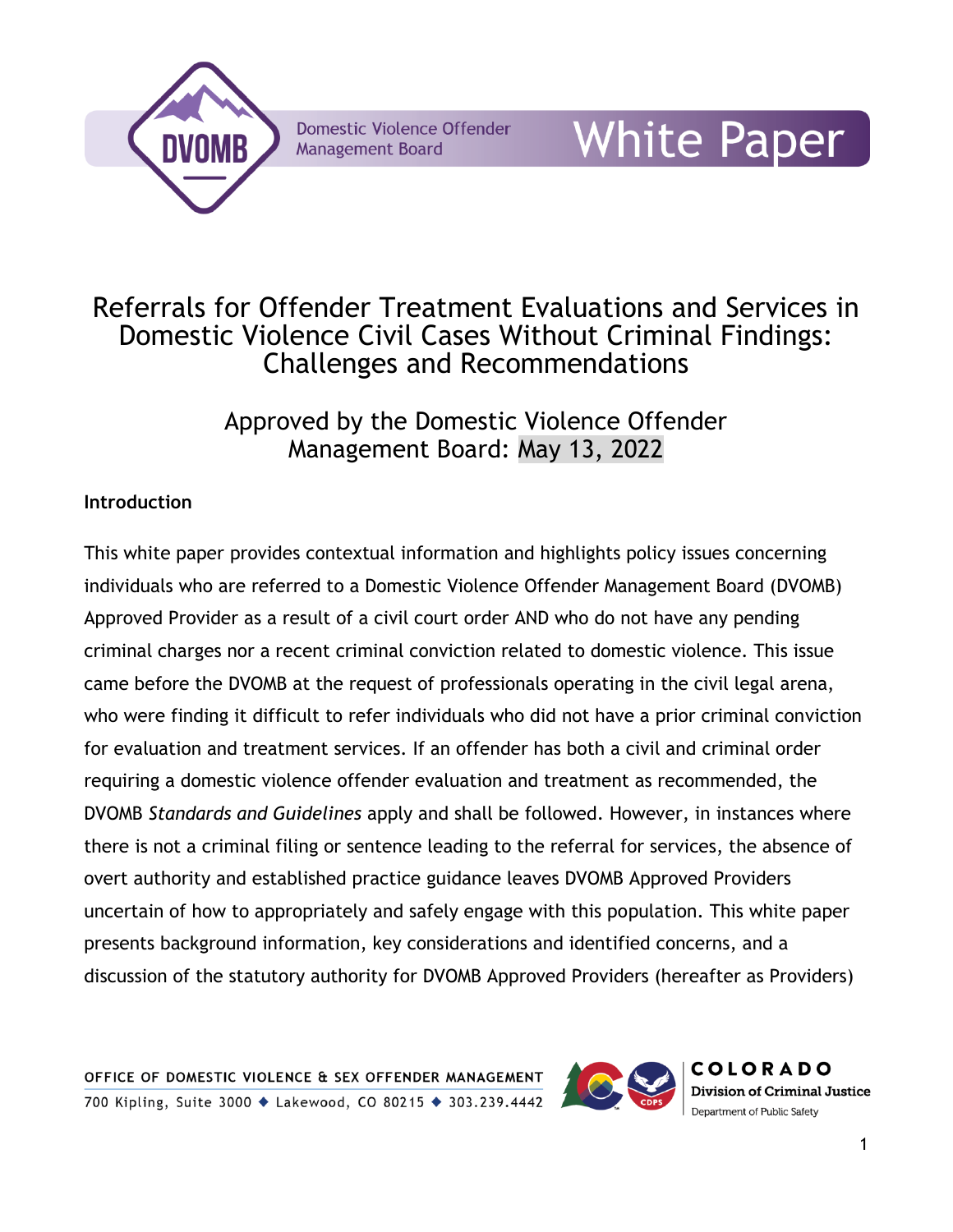to engage with individuals referred for treatment through civil cases. Recommendations to address identified areas of concern are included.

For the purposes of this white paper, the civil legal system includes domestic relations cases (dissolution of marriage/divorce and allocation of parental responsibilities/child custody), civil protection order cases, and dependency and neglect cases initiated by local departments of human services' child welfare divisions. These cases often involve allegations and findings of domestic violence. The Best Interest of the Child Standard § 14- 10-124, C.R.S. used in both domestic relations and civil protection order cases, specifically states that the court may refer a person found to have committed domestic violence for an offender evaluation and/or treatment. However, the statute does not mention the DVOMB and is silent as to how the referral process is to occur.

The DVOMB *Standards and Guidelines* are specific to individuals who are convicted and sentenced according to § 16-11.8-103(4)(a)(II), C.R.S. for crimes which meet the statutory definition of domestic violence<sup>1</sup>. For cases that fall outside the purview of the DVOMB, Providers are not bound by the *Standards and Guidelines* and may exercise discretion regarding if and how to evaluate and treat individuals, including individuals referred solely by civil court order. It is important to note that domestic violence offender services are not intended or appropriate for victims of domestic violence. There are significant differences between criminal and civil courts in how they may address the domestic violence allegations. These differences include variance in how domestic violence is defined, the burden of proof required for a finding of domestic violence, how institutional systems approach and respond to domestic violence cases, and the resources available for oversight. Specifically, DVOMB stakeholders have raised concerns about the civil legal system's lack of infrastructure for accountability and multi-disciplinary oversight of offenders, whereas such elements do exist within the criminal legal system and are identified as central to

<sup>&</sup>lt;sup>1</sup> C.R.S. 18-6-800.3(1): "Domestic violence" means an act or threatened act of violence upon a person with whom the actor is or has been involved in an intimate relationship. "Domestic violence" also includes any other crime against a person, or against property, including an animal, or any municipal ordinance violation against a person, or against property, including an animal, when used as a method of coercion, control, punishment, intimidation, or revenge directed against a person with whom the actor is or has been involved in an intimate relationship.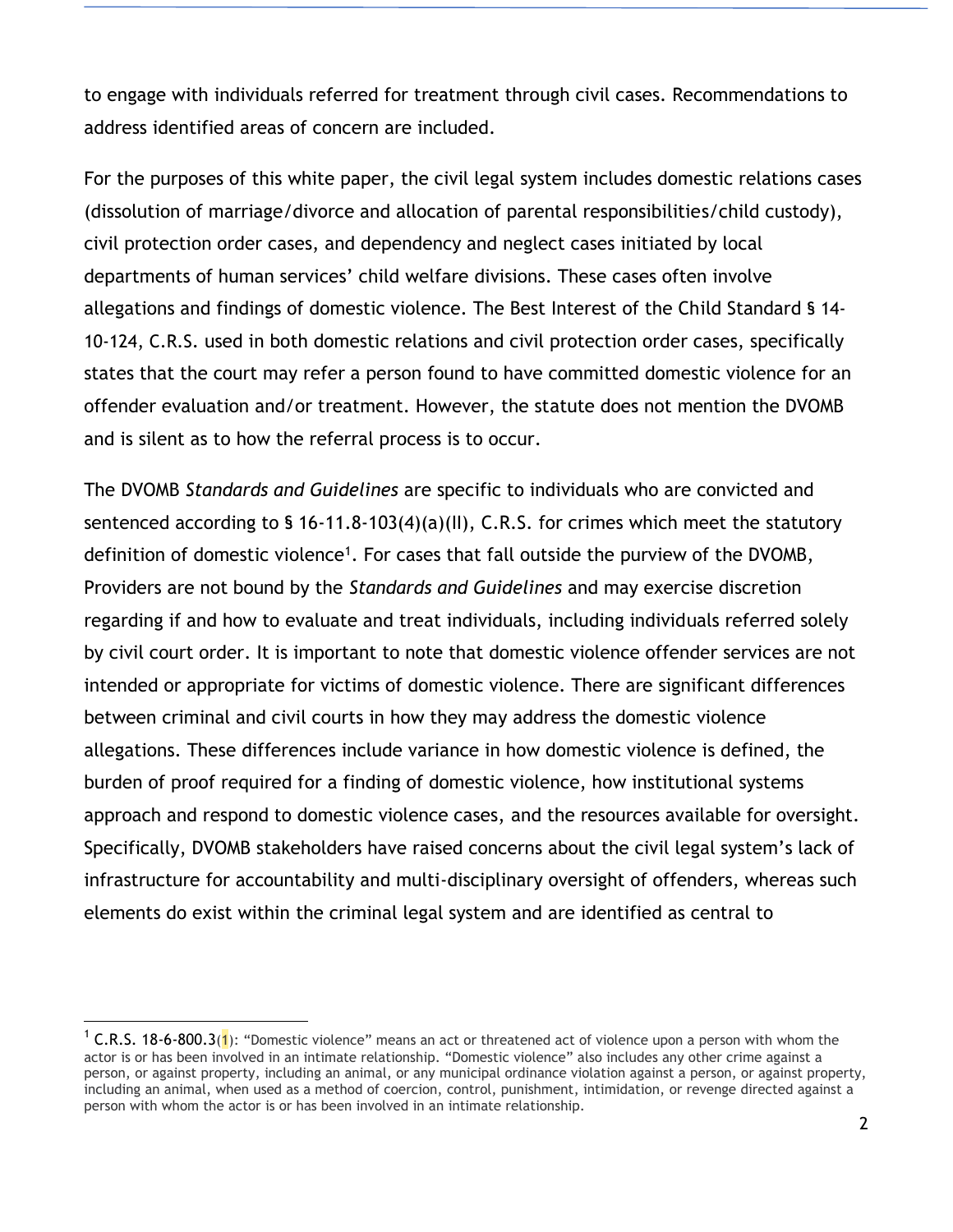appropriate intervention. As a result, DVOMB Approved Providers have expressed reservations about working with offenders who fall outside of the *Standards and Guidelines*.

Addressing domestic violence is important not only for the safety of the victim, but also for the protection of any children involved within that family system. The negative intergenerational impact of domestic violence on children has been demonstrated unequivocally in the literature (Ireland and Smith 2009; McDonald et al. 2006). For children who see a caregiver harmed, who may be present for and injured during violent incidents, and who may be subject to developmentally inappropriate expectations by an offender parent, these experiences create toxic stress. Children are considered a vulnerable population for which experiencing domestic violence during formative and developmental years can increase risk factors associated with important developmental domains (family-oforigin disadvantage, parent stressors, adolescent stressors, antisocial behaviors, family violence, delinquent peers, early intimate relationships, educational experiences).  $2^2$ 

#### **Terms to be used in this paper**

When discussing domestic violence, there are a number of varying terms used in different professional contexts to describe the behaviors of concern, the people using the concerning behaviors, and the people who are the targets of the concerning behavior. For the purposes of clarity and consistency the various terms are listed below, and the particular language that will be used within this document is identified.

The behaviors of concern when discussing domestic violence are variously referred to in different contexts as domestic violence, domestic abuse, abusive behavior, battering, coercive control, interpersonal violence and intimate partner violence. Descriptively, the behaviors of concern may include using intimidation, isolation, emotional abuse, threats, financial abuse, physical and sexual violence, and other forms of violence against a current

 $^2$  A 2015 study by Smith et al. found that the cumulative effect of risk factors equated to a person being 1.25 times more likely to commit IPV in emerging adulthood and 1.18 times more likely to commit IPV in adulthood, regardless of gender. The negative short- and long-term impacts on children underscore the importance of meaningful intervention with offenders. Treatment for domestic violence offenders requires specialization when brought to the attention of caseworks, judicial officers, and attorneys.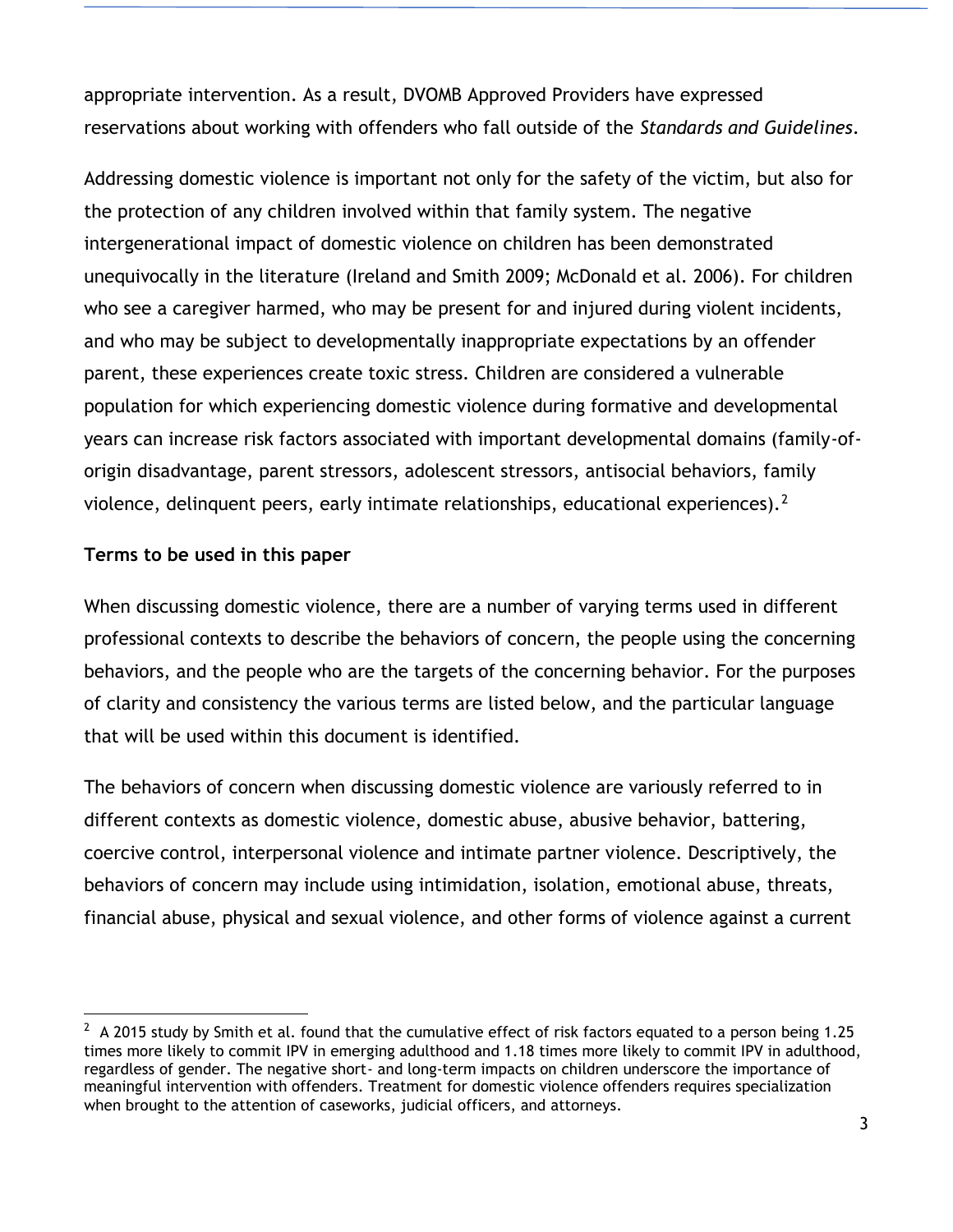or former intimate partner. Within this document these behaviors will be referred to as domestic violence.

A person engaging in domestic violence is variously referred to in different contexts as a domestic violence offender, the person using abuse, perpetrator, offender, abuser, individual who commits domestic violence offenses, batterer, and offending party. The multi-dimensional components of an individual are respected and are not intended to be minimized in selecting a single, potentially pejorative, term for referring to people using domestic violence. Within this document the terms "domestic violence offender" and "offender" will be used to refer to these individuals.

A person who is the target of domestic violence is variously referred to in different contexts as the person experiencing harm, the person experiencing abuse, the person surviving abuse, domestic violence survivor, survivor, victim, victim-parent and adult victim. The multidimensional components of an individual are respected and are not intended to be minimized in selecting a single, potentially pejorative, term for referring to people who are the targets of domestic violence. Within this document the term "domestic violence victim" and "victim" will be used to refer to these individuals.

#### **Background and Scope**

For a variety of reasons, domestic violence may be addressed in civil courts without concurrently being addressed in criminal courts. Victims seeking remedy following domestic violence frequently are not engaged with law enforcement or criminal legal systems and instead are solely involved in the civil legal system. Civil legal involvement may be via civil protection orders or domestic relations matters, where the abuse may be addressed. It is worthwhile to note that not all criminal acts are charged as domestic violence even when the behaviors fit a broader domestic violence definition. Frequently, victims of domestic violence are seeking help within civil systems in circumstances where the offender has not been criminally charged for abusive acts.

There are three types of civil cases where domestic violence may be identified and offenders referred to a Provider for services: civil protection orders; domestic relations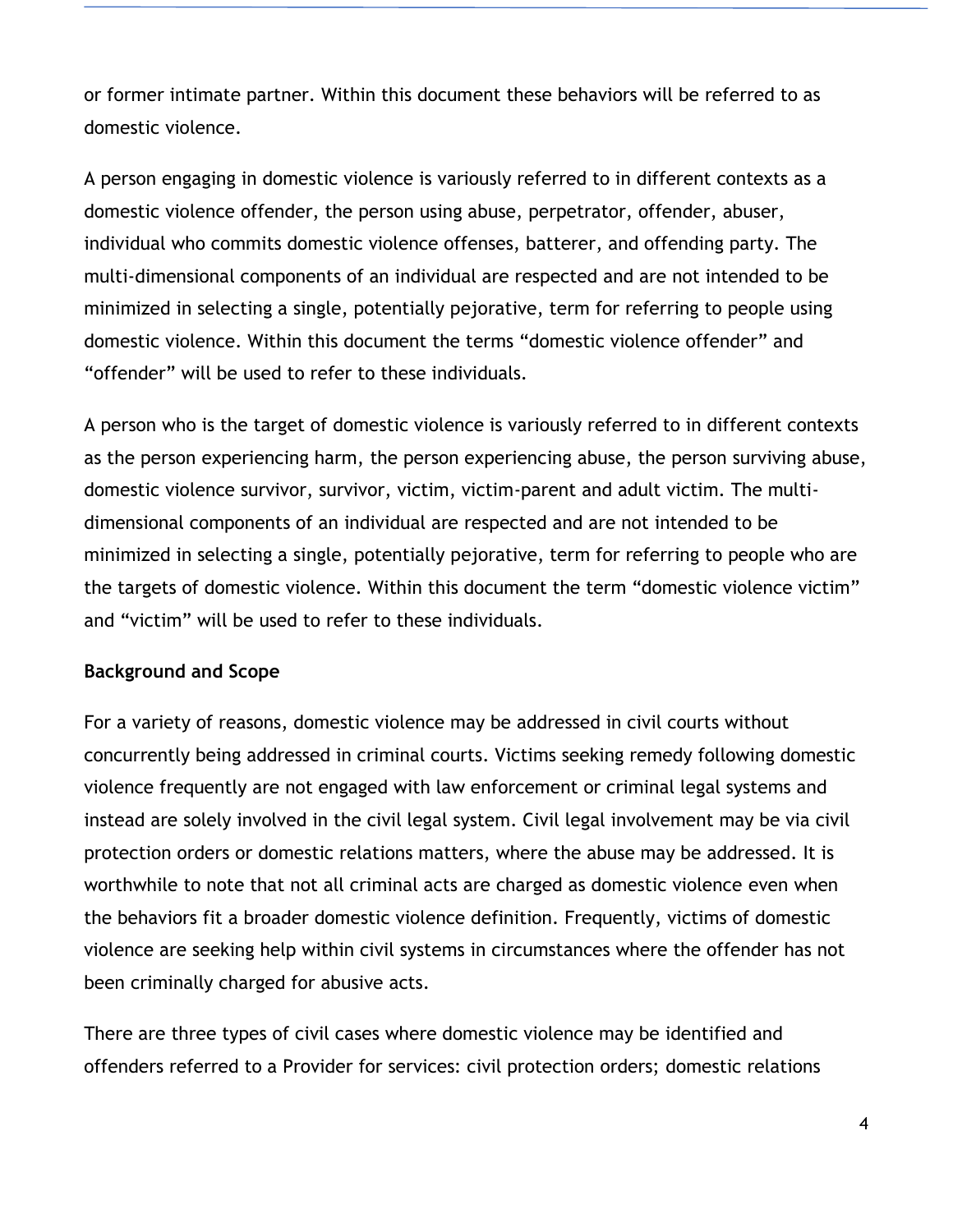cases; and dependency and neglect cases<sup>3</sup>. These three case types differ significantly in how they come before the court and in the focus of the court's interventions. However, the one thing they have in common is that there is often no "charge" or "conviction" for acts of domestic violence.

Civil protection order cases are brought by a victim of domestic violence seeking a court order prohibiting the offender from contacting or being physically near the victim. These cases may also include temporary orders regarding child custody. The focus of these cases is safety and the protection of the victim (and children) from continued acts of abuse by the offender. The offender may be ordered to complete an offender evaluation and treatment as a result of a court's order in these cases.

Domestic relations cases include dissolution of marriage (divorce) and allocation of parental responsibilities (child custody). The Best Interest of the Child Standard § 14-10-124(1.3)(a), C.R.S., provides a definition of domestic violence to be applied in these cases. The goal of these cases, where children are involved, is to ensure the best interests of the children are prioritized when determining parenting time and decision-making responsibility. Courts often focus on the ability of the parents to work together for the children's best interest, and are supposed to consider the adult victim's and the children's safety, along with the impact of domestic violence, when doing so. An order for an offender evaluation and treatment may be issued at any time while a case is moving forward, and may be done "post-decree," meaning after the initial custody orders are issued, if there is a filing seeking to change the current parenting orders.

Dependency and neglect cases are brought by a county Department of Human Services in situations where a child has been abused or neglected and where court ordered service plans are seen as necessary to establish safety for the child. In these cases, the parent(s) or caregiver(s) of the child are the parties who are considered responsible for the harm to the child. The goal in these cases is to remedy the factors that are creating risk to the child,

<sup>&</sup>lt;sup>3</sup> Pursuant to § 14-10-124(4)(IV)(f), C.R.S., if a finding of domestic violence is made, the offending party (hereafter client) may be ordered to participate in a domestic violence offender evaluation and treatment as recommended.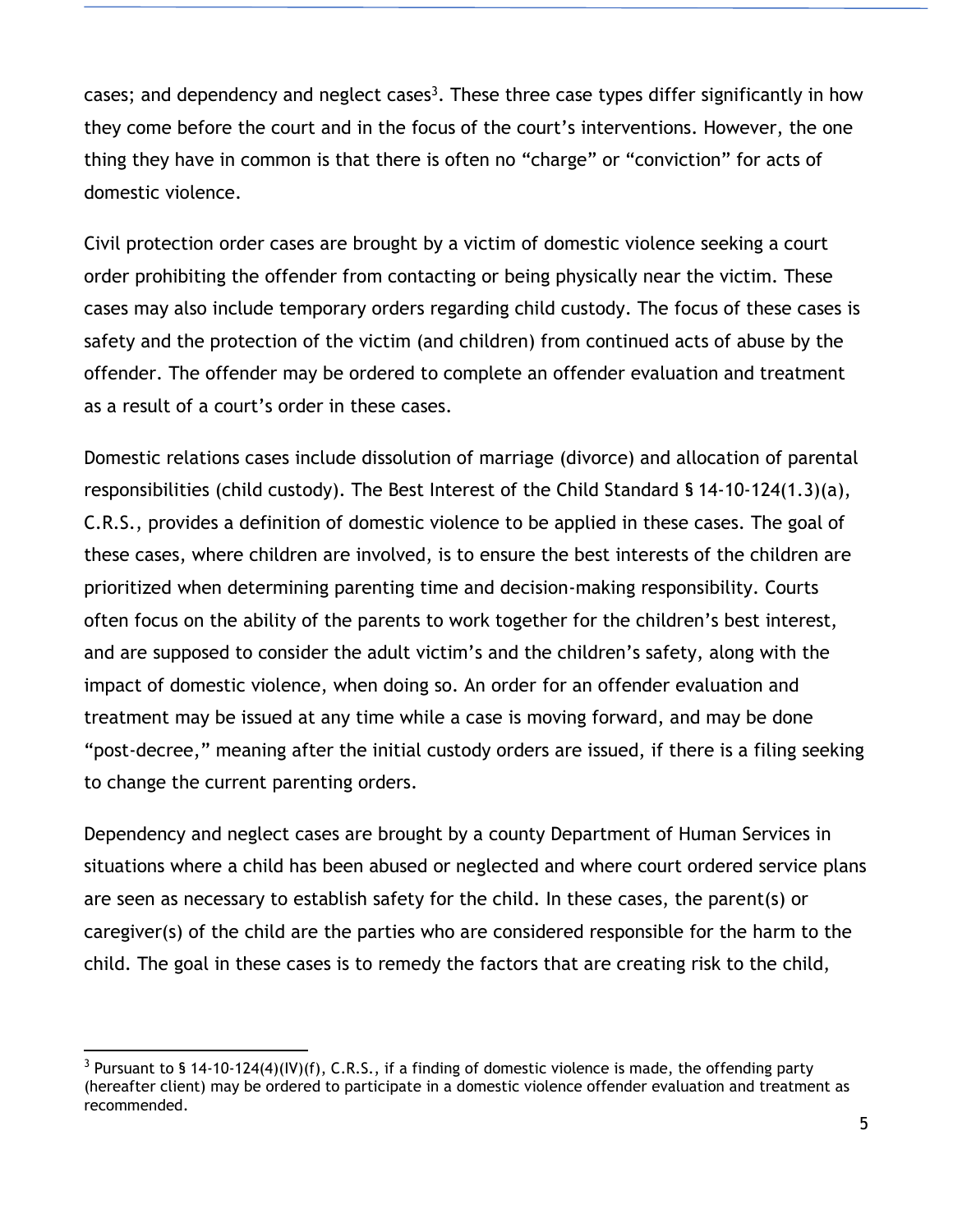through the successful completion of a treatment plan by each parent. Referral for offender evaluation and treatment may be part of a treatment plan in such a case.

The difference between the strictly voluntary nature of both civil protection order and domestic relations cases and the court-ordered nature of dependency and neglect cases is important to note here. Dependency and neglect courts are treatment and case management oriented, with a greater capacity to provide both ongoing monitoring of compliance and the involvement of a multidisciplinary oversight team. Further, these cases are brought by a government agency, where the aforementioned cases are brought by one of the parties to the case.

As mentioned above, civil courts are currently authorized to order offender evaluations and treatment to identify and address the individual factors leading an offender to engage in domestic violence, and such evaluation and treatment can be invaluable in ensuring that court orders are appropriate and safe. However, one important consideration is that with civil referrals there is no requirement that the individuals conducting offender evaluation and treatment services must be approved by the DVOMB. Furthermore, when civil courts do order an offender evaluation and treatment, the judicial officers are often met with resistance by the offender and / or with unwillingness by DVOMB Providers to become involved in civil cases. The resulting lack of evaluation and treatment, or provision of services by an individual who is not DVOMB approved, leaves the presenting dynamics unaddressed and leaves the court without important information for ensuring appropriate orders.

Particularly in the domestic relations and civil protection order arena, evaluation and treatment can be invaluable in ensuring that orders regarding parenting time and contact between the parties are appropriate and safe. Ideally, an offender evaluation would be ordered during the pendency of the case, so that the court would have the results at the permanent orders stage and could schedule additional hearings to ensure compliance. Such sequencing is more likely to happen in a domestic relations case than in a protection order matter. Compliance hearings, such as are being proposed here, are not standard in domestic relations and civil protection order cases and will require additional court time. Of note, the absence of compliance hearings is an area where Providers have expressed concerns and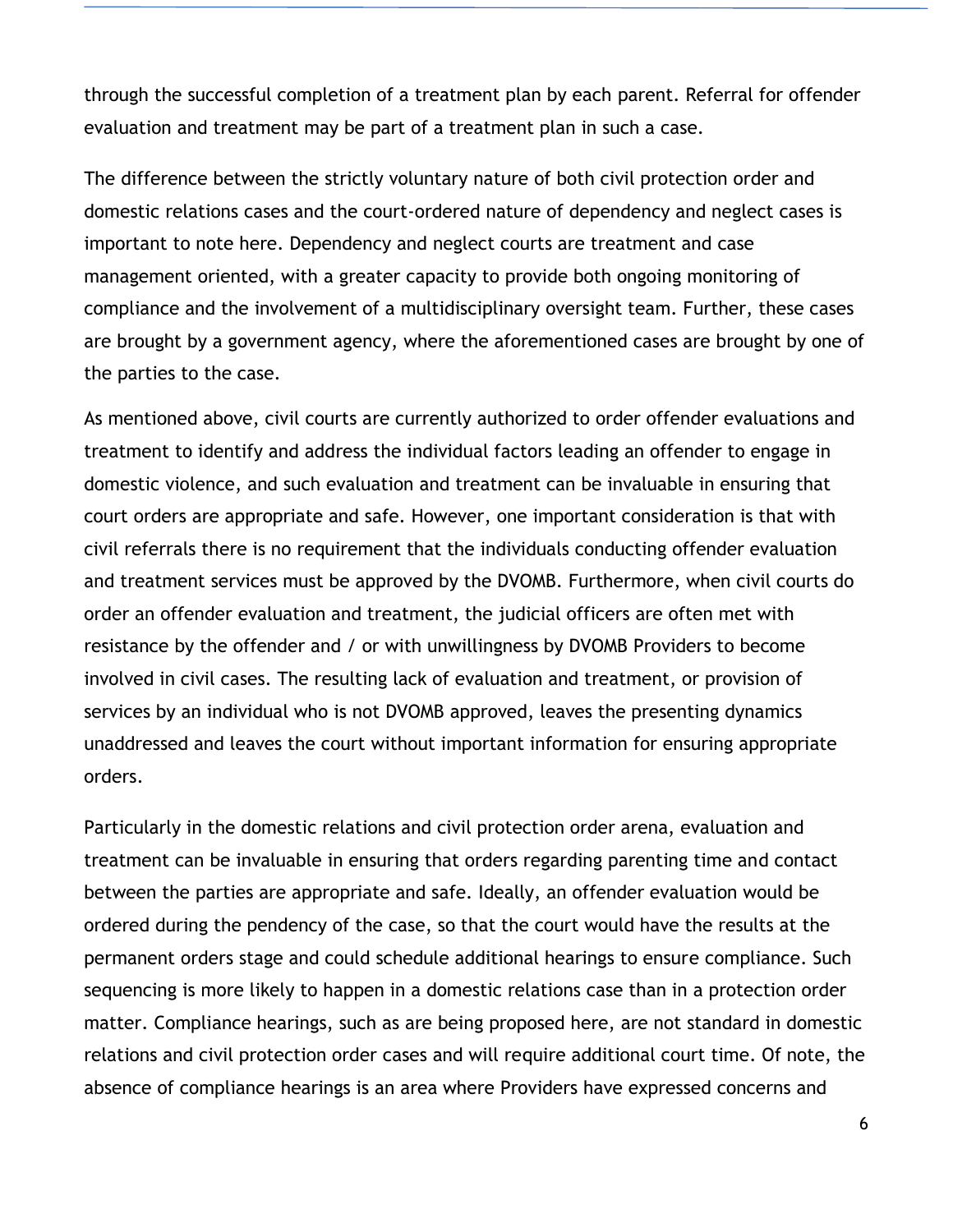desire an alteration in court protocol. Compliance hearings are a mechanism to ensure compliance with court orders and to impose consequences for failure to comply, and without this mechanism such orders can be ignored and rendered immaterial and may even increase the risk to the survivor and the children of ongoing or amplified abuse. Increased safety risks to the victim and children can result when the offender fails to comply with court ordered treatment and the victim is forced to report non-compliance to the court because there is no such system in place to track offender compliance.

In the dependency and neglect arena, many mechanisms are already in place to require compliance with court orders and impose consequences for non-compliance. In every case, a treatment plan, referred to as a Family Service Plan, is created based on a caseworker's assessment of each parent's and each child's individual needs. For a domestic violence offender, orders for evaluation and treatment can and should be a part of their family service plan. Dependency and neglect cases involve ongoing monitoring of progress and compliance, which better aligns with the accountability infrastructure in which Providers can safely and effectively operate. There is also often more collateral information available in dependency and neglect cases due to the county's and court's involvement. The ability for a Provider to work with a caseworker, county attorney, guardian ad litem, respondent parent counsel and others on these cases provides greater case management and accountability when implemented consistently. It is encouraged that Providers who take on dependency and neglect cases seek to establish a Multi-Disciplinary Treatment Team (MTT) with relevant stakeholders. Likewise, additional information for caseworkers and others regarding the importance and purpose of MTTs would assist in facilitating meaningful oversight. Beyond documenting an individual's attendance or non-attendance in treatment, MTTs facilitate ongoing assessment of dynamic risk factors and inform decisions about when and how an offender's contact with children should change. Without the involvement of other multidisciplinary professionals providing case management and accountability to the requirements of the treatment plan, reporting of offender non-compliance still relies on the victim. This can jeopardize victim and child safety and promote a false perception that the victim lacks capacity to protect themselves and their children.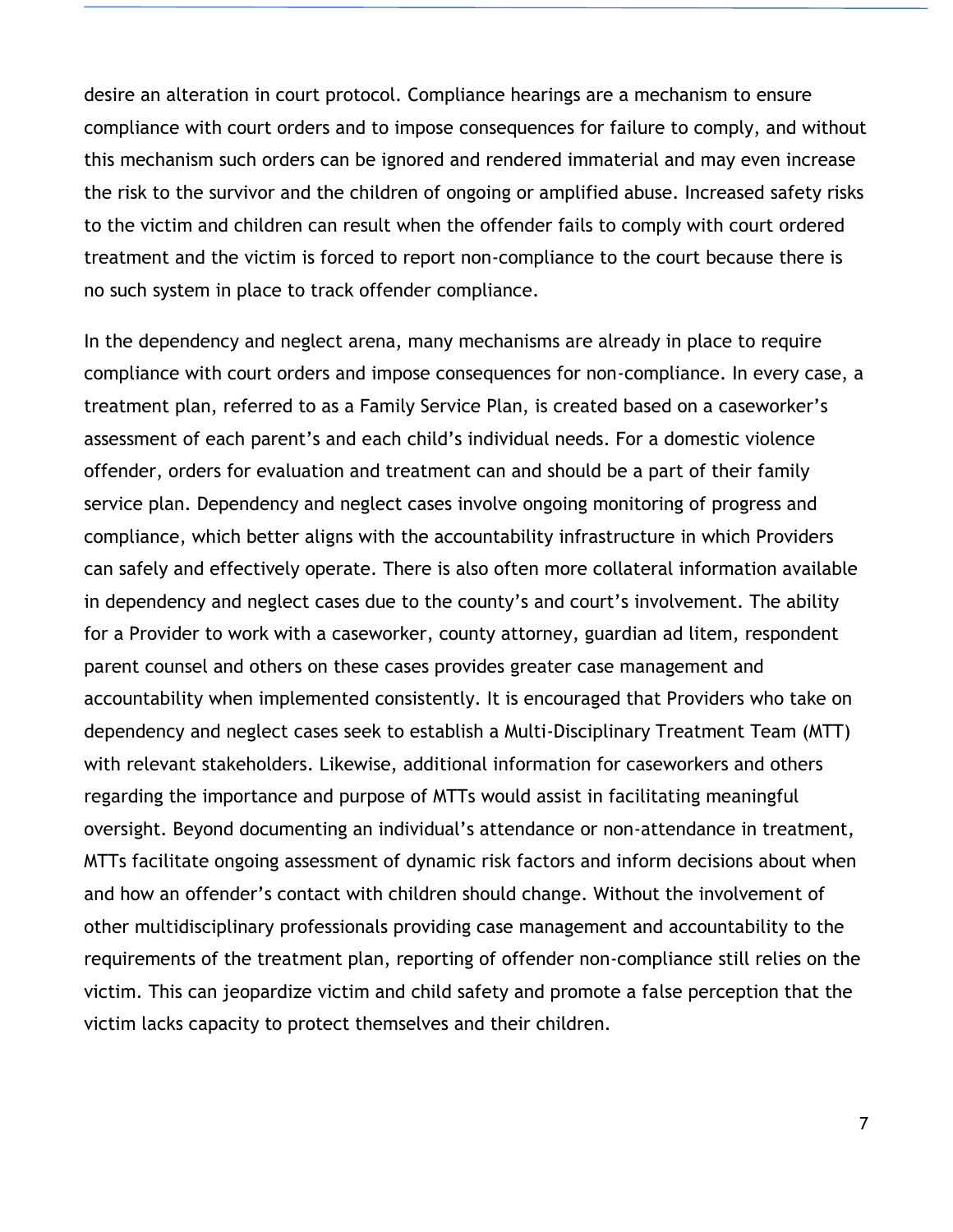Due to the complexity and seriousness of domestic violence, and the potential for increased safety risk when services are not specialized, professionals who work with domestic violence offenders must demonstrate competencies and expertise in domestic violence offender dynamics and victim safety. In order to become a DVOMB Approved Provider, there are educational, training, and skill-based requirements that must be met while under the supervision of a Domestic Violence Clinical Supervisor. Additionally, applicants seeking approval with the DVOMB must hold a professional mental health license or certification with the Colorado Department of Regulatory Agencies (DORA) before approval can be granted. Upon approval, these individuals are eligible to receive referrals for domestic violence offenders as defined in C.R.S. § 16-11-102, C.R.S.

#### **The Importance of Case Coordination for Purposes of Victim Safety**

The DVOMB Standards support a coordinated approach in which a Multi-Disciplinary Team is used to communicate and coordinate throughout the treatment process. To be effective, this approach must include interagency and interdisciplinary teamwork, as offender treatment cannot be successful when done in isolation from other systems. This Multi-Disciplinary Team commonly consists of a supervising agent or case manager, the DVOMB Approved Provider, a victim representative, and other adjunct professionals, where applicable. Members of this team possess critical expertise and knowledge that, once shared, can enable improved decision-making regarding the oversight and case management among the team. This team approach enhances not only public safety but the supervision and accountability of the individual under supervision.

#### *Common Areas of Concern*

In the last few years, DVOMB has heard of an increase in requests for offender evaluation and treatment originating in civil court proceedings. In early 2019, several Providers notified the DVOMB about concerns related to working with individuals referred by a civil court order and who do not have any pending criminal charges or a recent criminal conviction related to domestic violence. The concerns raised by Providers, which are outlined below, cited issues with applying the DVOMB Standards and Guidelines to civil cases.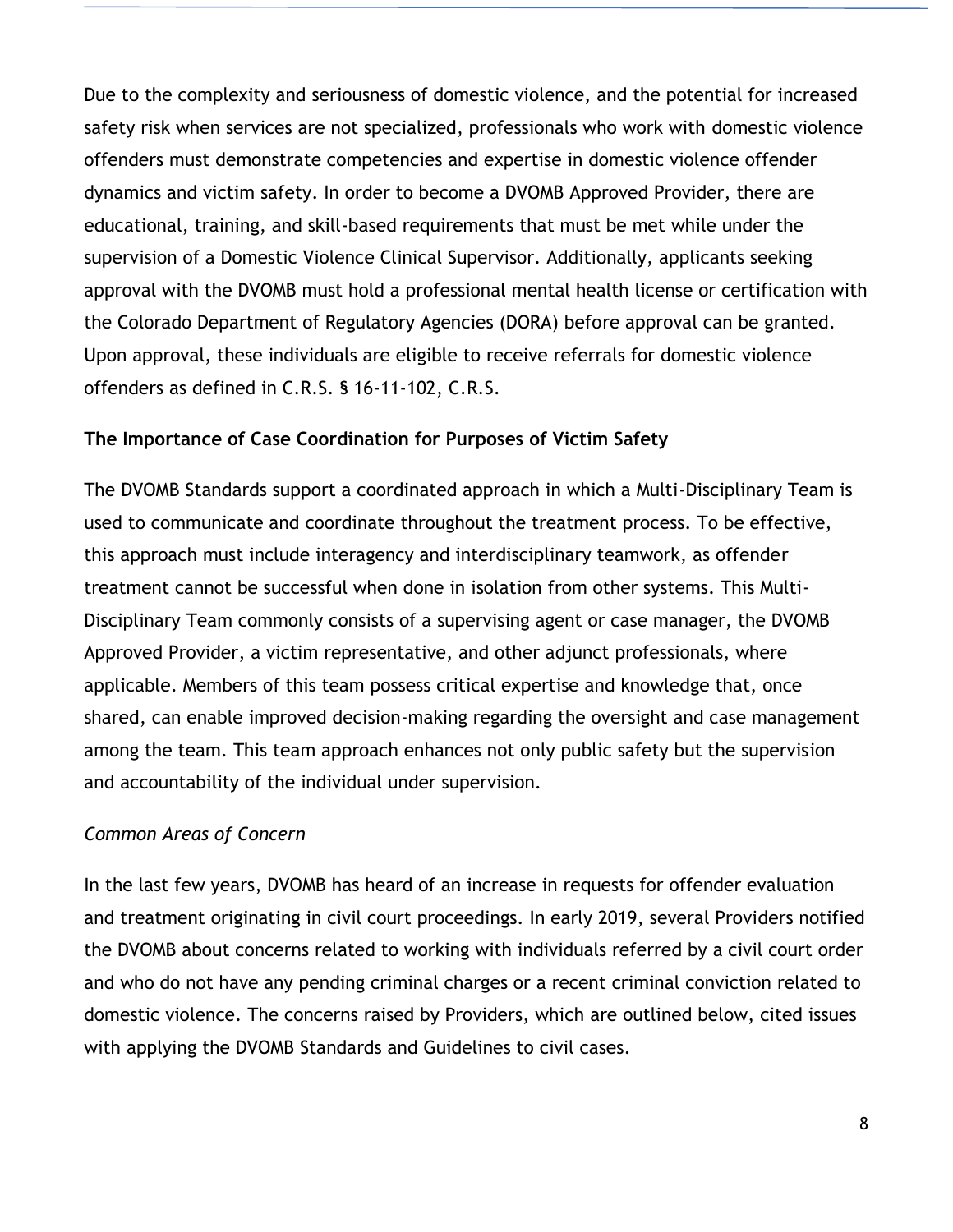- A. Offender Accountability: DVOMB treatment and evaluation relies on offender accountability as a key measure of initial risk and of ongoing progress throughout the treatment process. Specifically, an offender is expected to express and /or develop enhanced insight into the abusive nature of the behaviors that led to their being referred to a domestic violence offender treatment program. This is foundational to the development of an individualized plan to change future communication and problem-solving, and to redress abusive behaviors after the completion of treatment. Educating all involved parties on accountability as the cornerstone of treatment is imperative to successful treatment. The foundational need for accountability can sometimes become an impediment to an offender engaging in the treatment process, which in itself is important information regarding future risk. (See Recommendation 1)
- B. Offender Evaluations: Providers are required to use various documentation and records (e.g., criminal history, police report, victim impact statement) when conducting an offender evaluation. Individuals referred by a civil court often lack this detailed documentation as to allegations or findings of domestic violence, which may impact the timeline for completing the evaluation. This may also force Providers to rely on information self-reported by the individual being evaluated, and that individual may withhold and distort facts in order to deny the offense or minimize its impact on the victim. Providers do not have access to the court in order to request additional information, should it be available. Offender evaluations under the DVOMB *Standards and Guidelines* also presume the individual being evaluated is "guilty" as the result of a criminal finding. This presumption of guilt is often protested by the referred party in civil cases because admissions of abusive behavior may introduce constitutional issues of due-process regarding self-incrimination. Such concerns can lead to resistance to participating in the offender evaluation. The referred party may be concerned that an offender evaluation substantiating domestic violence behaviors could impact civil court proceedings (e.g. parenting time, decision making, protection order) in ways they do not want it to. Further, there are currently few consequences that can be imposed by a civil court for someone who refuses to undergo an offender evaluation. Individuals who do undergo a domestic violence offender evaluation often contest the results and the validity of any treatment recommendations included.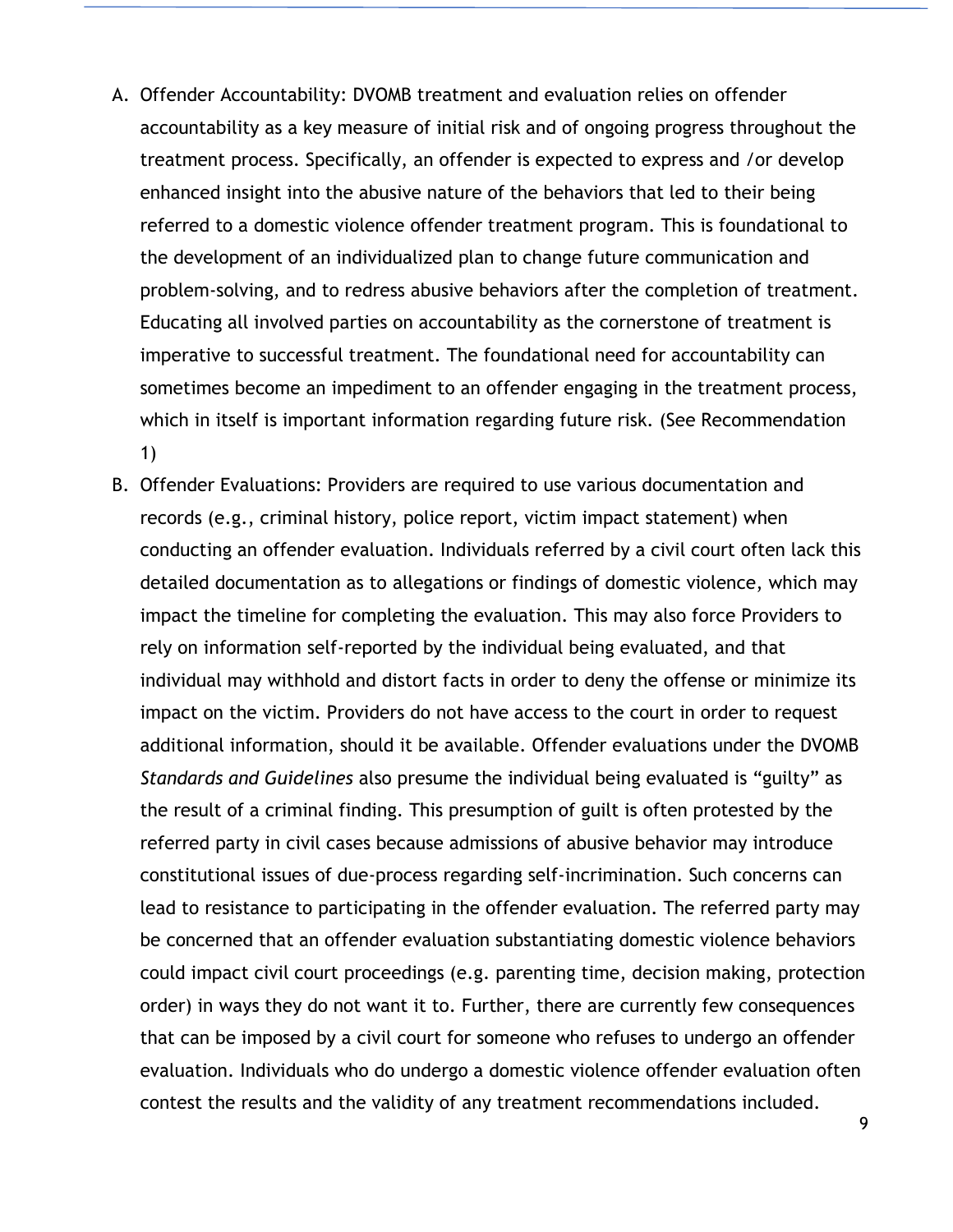Despite these concerns, the purpose of an offender evaluation is not to determine guilt or innocence but rather to assess the referred party's need for treatment, determine what type of treatment is needed, and identify the risk level and any additional needs the offender may have related to containment, stabilization and safety. (See Recommendation 1 and 2)

- C. Court Oversight for Engagement in Offender Treatment: As noted above, parties referred for domestic violence offender treatment who do not have pending criminal charges or a recent criminal conviction related to domestic violence are reported to be highly resistant and less amenable to starting treatment. Historically, penalties or consequences have not been imposed for individuals referred by a civil court who fail to participate in treatment. This has subsequently led to high drop-out rates which implicates victim safety. The utilization of offender evaluation and treatment by a DVOMB Approved Provider has not yet materialized due to barriers in the civil arena. Addressing these issues at the policy and implementation level may facilitate more availability of Providers as well as interest by individuals in the civil legal arena. (See Recommendation 2 and 3)
- D. Liability and Complaints: Providers report concerns with accepting offenders who are referred by civil courts due to having experienced a higher percentage of these clients filing complaints against their licensure or certification through the Colorado Department of Regulatory Agencies (DORA). While overwhelmingly the complaints allege practice out of scope and are subsequently dismissed as unfounded, the increased potential of being grieved has a chilling effect on providers accepting civil referrals. Providers note the risk to their licensure, the additional time and energy associated with responding to formal complaints, and potential increases in cost for liability insurance as factors that disincentivize their accepting these referrals. It is believed that current ambiguity regarding guidelines for Providers when accepting civil referrals contributes to a higher incidence of grievances being made by this population. Were there to be guidance from the DVOMB on these cases, Provider concerns regarding how their actions may be understood by regulatory bodies would be mitigated. (See Recommendation 1)
- E. Case Management Support Systems: Domestic violence offender treatment requires accountability and enforcement measures that do not currently exist in civil cases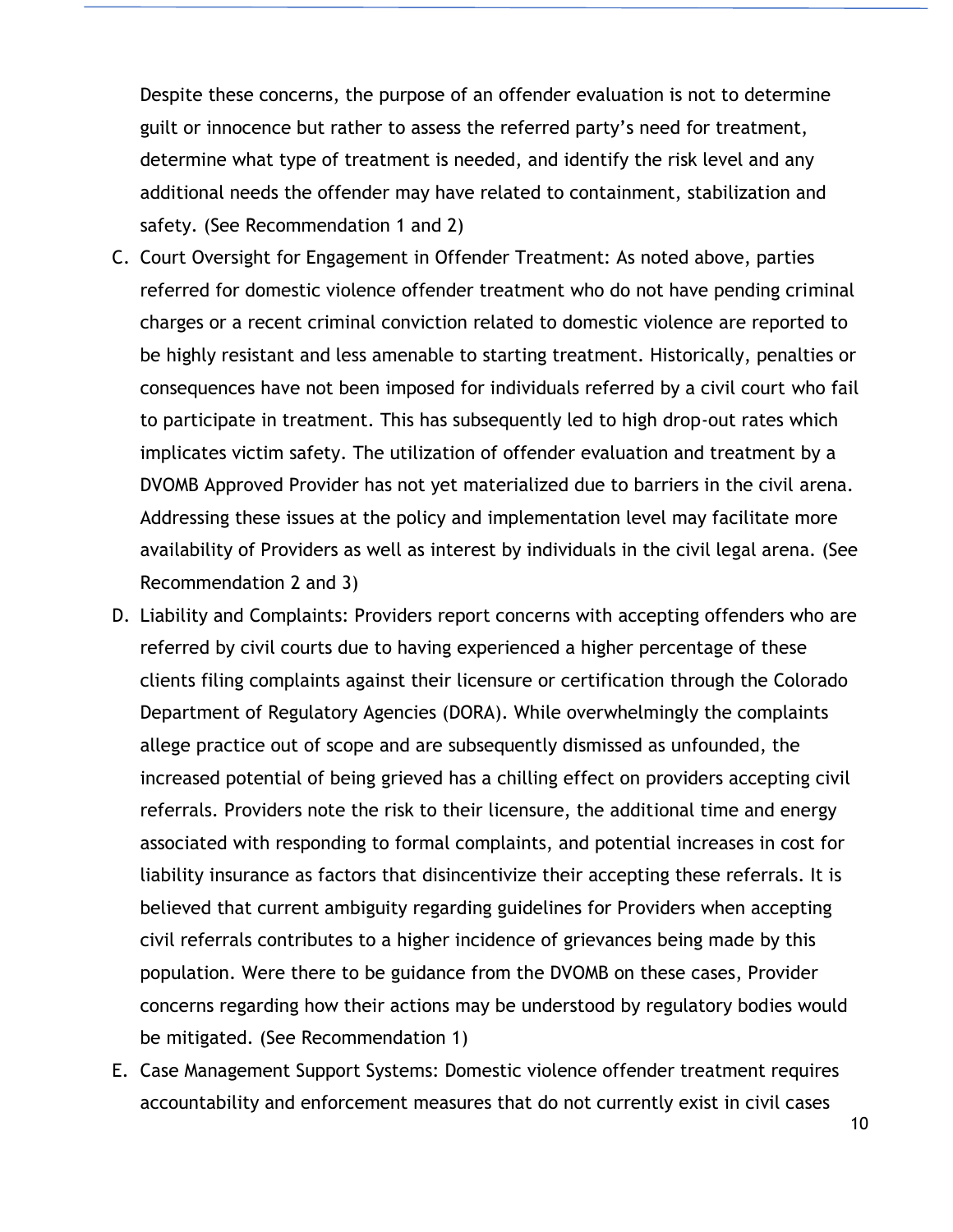originating from domestic relations and child welfare cases. The DVOMB Standards and Guidelines are constructed with a multi-disciplinary approach to the case management of offenders as they progress in treatment. In criminal cases, a supervising agent (e.g., probation officer or a parole officer) will coordinate and communicate with a Provider, serving as a way to provide containment of the offender while in the community. Providers are reluctant to take on civil cases without the multidisciplinary support required for effective monitoring or containment of the offender. Without multidisciplinary support, Providers report having to serve in a dual-role as the therapist as well as the supervising agent. This is particularly concerning with higher risk individuals, when repeat offenses or escalated violence is occurring. Dependency and neglect cases have better infrastructure to operationalize this multidisciplinary work, as compared to cases from a domestic relations or protection order court. Addressing current practices within the Division of Child Welfare and training at the county level regarding how case workers can participate in the multidisciplinary treatment team would result in better outcomes in these cases. Domestic relations and civil protection order matters present a different set of challenges in that these are not treatment courts and do not have the means to monitor offender compliance that exists in dependency and neglect matters or criminal courts. Without a system in place to track offender compliance and prioritize victim safety, victims themselves are forced to seek the assistance of the court when the offender fails to comply with court ordered treatment, placing them in the dangerous position of engaging the court at a time when their safety may be at the greatest risk. (See Recommendation 2 and 4)

F. Within civil protection order and domestic relations courts, judicial officers and court personnel (including court-appointed professionals such as child and family investigators and parental responsibility evaluators) are typically not familiar with the DVOMB or its function. This is true for attorneys operating in this realm as well. In addition, notably, 85 percent or more of litigants in these matters are not represented by attorneys and thus likewise are typically not familiar with the DVOMB or its function. In addition to the lack of knowledge of DVOMB as a resource, these systems are not designed for ongoing monitoring or accountability outside of the pendency of the case, which can be anywhere from two weeks to a year. This is due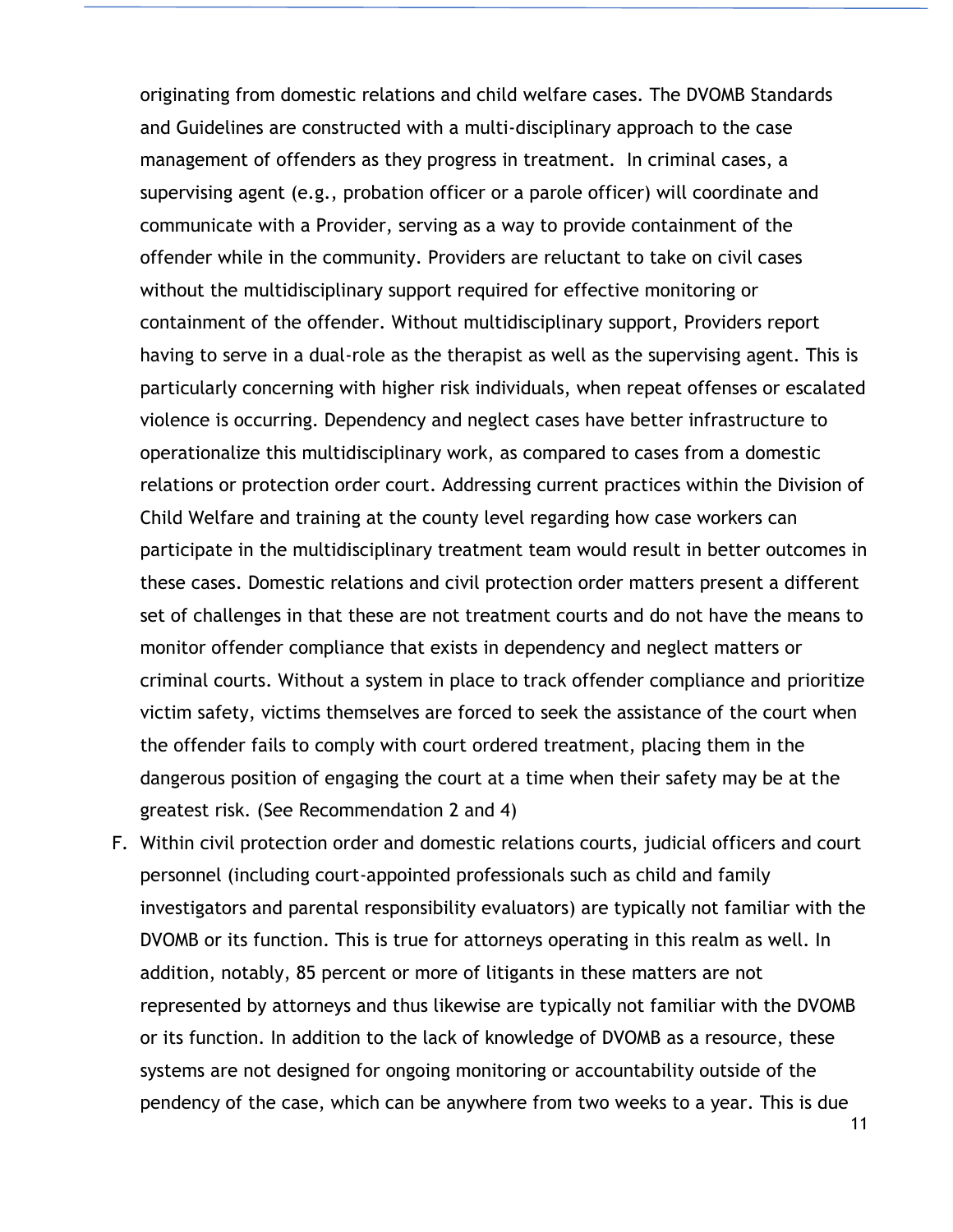to a number of factors including lack of court resources and lack of statutory guidance for judicial personnel and others working in this system.

- G. Funding for Services: County child welfare services primarily use CORE dollars to pay for evaluations and services needed in Dependency and Neglect cases. There are limitations on the use of CORE funding for offender services; however, it is not clear where this restriction is defined. At the time of this publication, it appears there is inconsistent access to CORE funding - some jurisdictions have been able to use CORE funding for evaluation and treatment services of a Provider. Other jurisdictions have reported the opposite. Without supplemental funding to pay for Provider services, reliance on a self-pay model acts as a disincentive to those being referred and increases their initial resistance to undergo an evaluation. Within civil protection order and domestic relations courts, there are no established sources of funding for evaluation or needed treatment services. In fact, any costs associated with these matters are strictly the responsibility of the parties and are allocated at the court's discretion, meaning a victim could be required to assist with the cost of an offender's evaluation and treatment. (See Recommendation 4)
- H. Treatment Victim Advocacy: Under the DVOMB Standards and Guidelines, a Treatment Victim Advocate (TVA) is utilized as part of the multi-disciplinary approach to treatment. TVAs are unique to the DVOMB Standards and Guidelines and are distinctly different from community-based advocates and system-based advocates. Both community-based advocates and system-based advocates are defined in statutes that specify their level of confidentiality and privilege while working with a victim of domestic violence. Treatment Victim Advocates, on the other hand, are defined in the DVOMB Standards and Guidelines, which are a derivative of its statutory authority to create standards for individuals who are convicted and sentenced according to § 16-11.8-103(4)(a)(II) C.R.S. for crimes which meet the statutory definition of domestic violence. As a result, the authority and scope of a TVA is limited to criminal cases. The use of a TVA in a civil case to promote the multi-disciplinary approach could be disputed on the grounds that the TVA is codified in the DVOMB Standards, which are intended for criminal-involved populations. Unlike community-based domestic violence victim advocates, TVAs do not have any confidentiality or privilege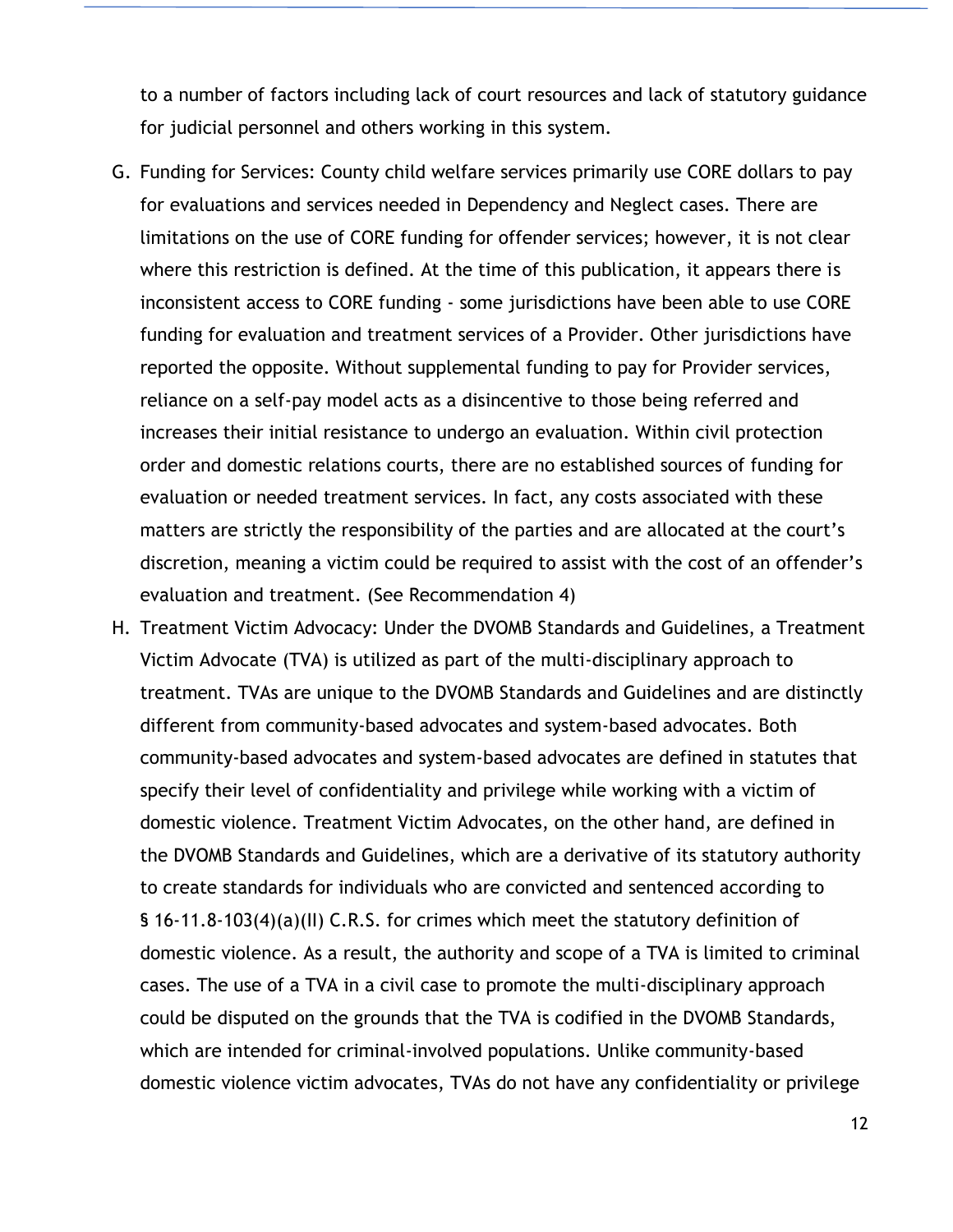and their engagement could jeopardize victim safety in civil cases. This concern may be reconciled by clarifying the purview of the DVOMB to include civil cases and defining the role and purpose of TVA's in statute. (See Recommendation 1)

#### **Recommendations**

*1. Broaden the purview of the DVOMB to include domestic violence cases arising from civil courts* 

Much has changed in the understanding of domestic violence in the years since 2008 when the DVOMB enabling statutes were last modified. Requests for Providers to work with offenders in civil cases are increasing, and Providers want guidance to do so effectively. Providers represent a qualified body of professionals who are uniquely trained and skilled to provide services with this population. The DVOMB is currently unable to promulgate any guidance to Providers because the board's purview is limited to criminal cases. As a result, there is a lack of standardization in how civil cases are approached and overseen with regard to the evaluation and treatment of domestic violence offenders. Additionally, access to funding for these services is often limited.

Changes in statute may alleviate these barriers by expanding the purview of the DVOMB in order to authorize its role in the creation of Standards and Guidelines for civil cases. This would require broadening the definitions in § 16-11.8-102(2), C.R.S. to include a more comprehensive definition of a domestic violence offender to include someone who engages in domestic abuse as defined in § 13-14-101(2), C.R.S. or domestic violence as defined in § 14-10-124 (1.3)(a), C.R.S. This would also necessitate clarifying the DVOMB's purview in § 16-11-103(4)(a)(2), C.R.S.

## *2. Update the Best Interest of the Child Standard to align with requirements to use a DVOMB Approved Provider and Ensure Compliance*

Currently, the Best Interest of the Child Standard (§ 14-10-124, C.R.S.), used to address parenting time and decision-making in cases involving allocation of parental responsibility and care and control of minor children in civil protection order matters, includes domestic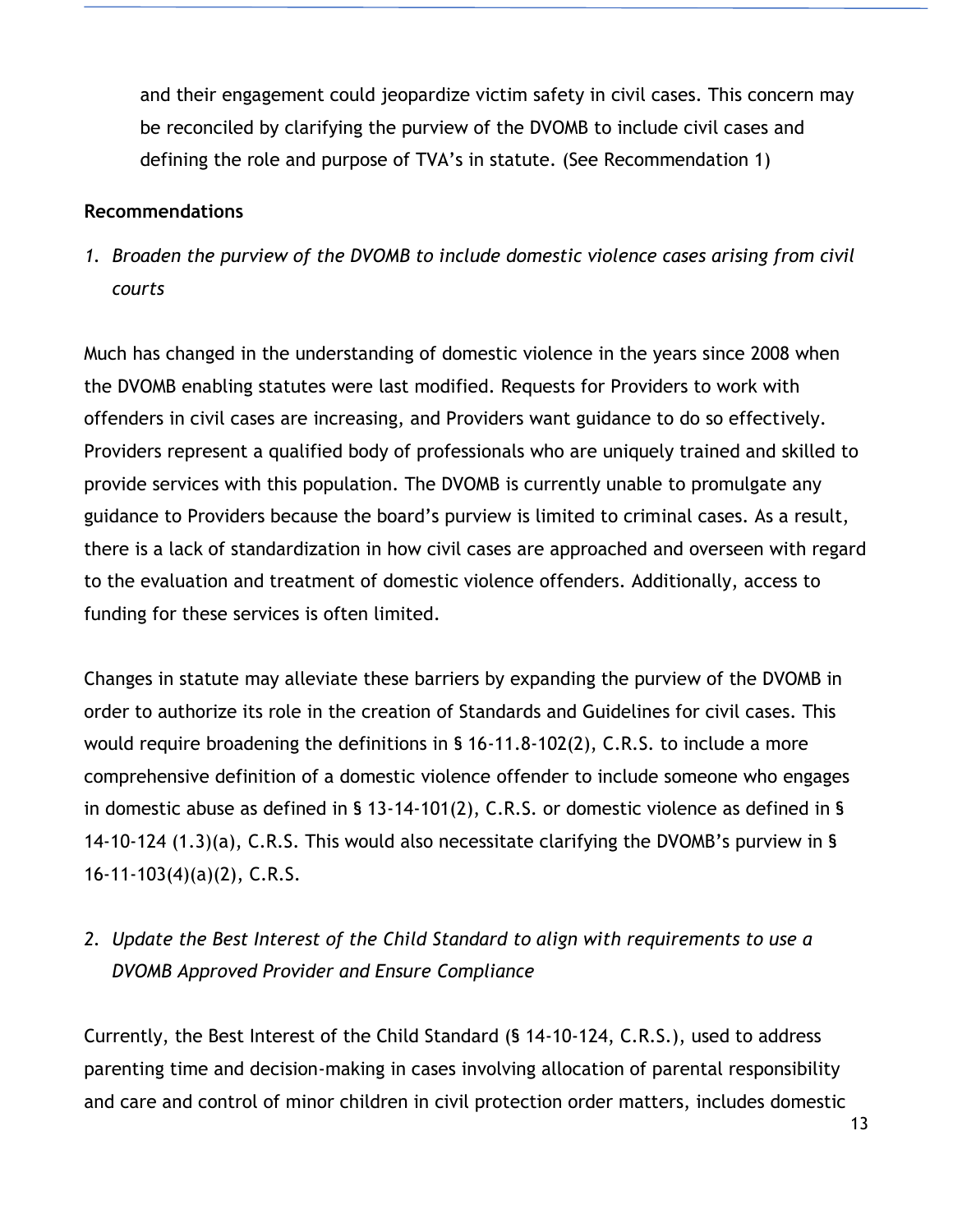violence offender evaluation and treatment as something a court may order if a party is found to have committed domestic violence<sup>4</sup>. However, the language in § 14-10-124 (4)(f), C.R.S. does not mention the DVOMB and does not provide any guidance to the court, courtordered professionals, or family law practitioners regarding how any ordered domestic violence offender evaluation and treatment is to be achieved.<sup>5</sup>

While the statute provides that the court may review a report obtained from the Provider and use that to determine future court orders, the statute does not designate the qualifications needed for Providers or provide a framework for working with Providers, monitoring progress, ensuring accountability, or multidisciplinary collaboration. Court ordered treatment must also account for parenting deficits using validated interventions that are designed for domestic violence offenders, such as Caring Dads<sup>6</sup>. Further, domestic relations and protection order/county courts are not equipped to oversee a process that includes these factors.

In order to address these concerns, the statute would need to include several changes:

- 1. All domestic violence evaluations and treatment ordered by these courts must be provided by DVOMB Approved Providers. Section 14-10-124(4)(f), C.R.S. should be amended to make this explicit.
- 2. Court orders for DV offender evaluation and treatment must include specific documentation and information, such as detailed findings regarding the domestic violence, any evidence on which the court relied in making such findings, and any other information the court believes will assist the evaluator in assessing the

 $\overline{a}$ 

<sup>&</sup>lt;sup>4</sup> Domestic violence is not generally addressed in these cases unless the parties share children. As Colorado is a no-fault divorce state, issues such as property division, spousal maintenance, or other matters that courts address whether or not there are children involved, do not currently take a history of DV into consideration.

<sup>&</sup>lt;sup>5</sup> "When the court finds by a preponderance of the evidence that one of the parties has committed domestic violence, the court may order the party to submit to a domestic violence evaluation. If the court determines, based upon the results of the evaluation, that treatment is appropriate, the court may order the party to participate in domestic violence treatment. At any time, the court may require a subsequent evaluation to determine whether additional treatment is necessary. If the court awards parenting time to a party who has been ordered to participate in domestic violence treatment, the court may order the party to obtain a report from the treatment provider concerning the party's progress in treatment and addressing any ongoing safety concerns regarding the party's parenting time. The court may order the party who has committed domestic violence to pay the costs of the domestic violence evaluations and treatment." 6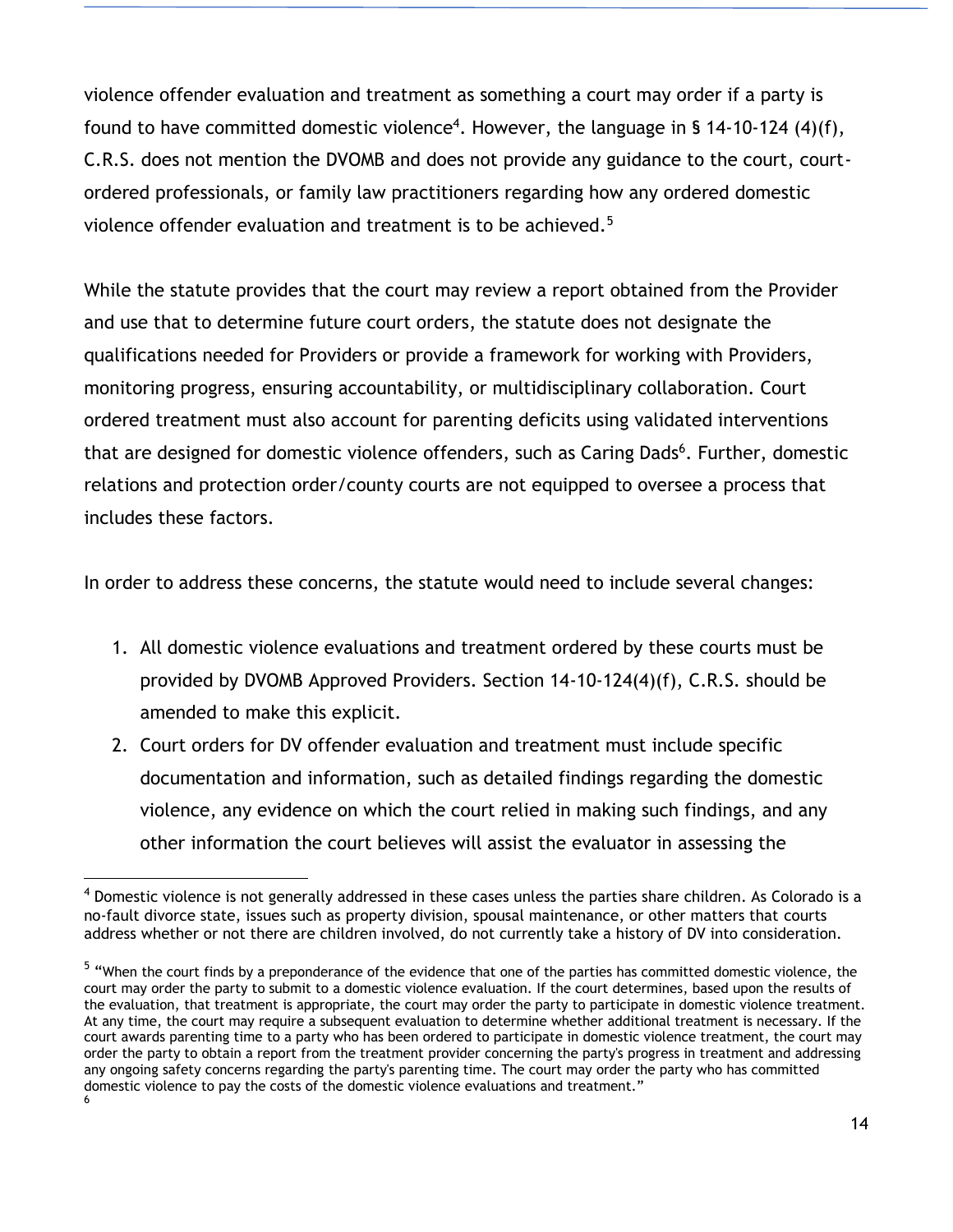offender's need for treatment and determining what type of treatment is needed (if any). Parties should not be ordered to complete an evaluation for purposes of making such a finding.

- 3. Victims of domestic violence should be advised by the court that they may be contacted by a DVOMB Approved Provider's agency or practice, of the purpose of the evaluation, of the role of the TVA, and that they may choose to participate in the evaluation and treatment process. Furthermore, victims should be encouraged to seek support from a confidential community-based domestic violence victim services agency and offered resources to locate one in their community.
- 4. Victims should not be ordered to pay for offender evaluations, treatment or any other cost that is a result of the offender's abusive behavior. Such orders undermine the goals of treatment, burden victim finances, and place the responsibility for the offender's behavior on the wrong person.
- 5. The legislature must address the lack of infrastructure and lack of funding that allows offenders to avoid compliance with civil court orders and limits the consequences for failure to comply with findings of contempt of court and subsequent remedial or punitive measures.

### *3. Enhance and Strengthen Civil Protection Order Statutes*

The civil protection order process, while quite different from the domestic relations process, is similar in the way the Best Interest Standard is used to address parental responsibilities. However, due to the abbreviated nature of that process<sup>7</sup>, courts are less likely to order an evaluation and treatment while the case is ongoing. Additionally, where there are children involved, judicial officers frequently decline to address the care and control of children (short-term orders regarding parenting time and decision-making responsibility), requiring victims to file cases in domestic relations court instead. This undermines victim autonomy and reduces the effectiveness of the civil protection order in achieving victim and child

<sup>7</sup> The Civil Protection Order process, outlined in § 13-14-101, C.R.S., *et seq.,* begins with the issuance of a Temporary Civil Protection Order (TPO) and is followed by a hearing on the matter in no more than 14 days from the date the TPO is issued. While it is common for this process to take longer, rarely are both parties present before a judicial officer on more than two occasions.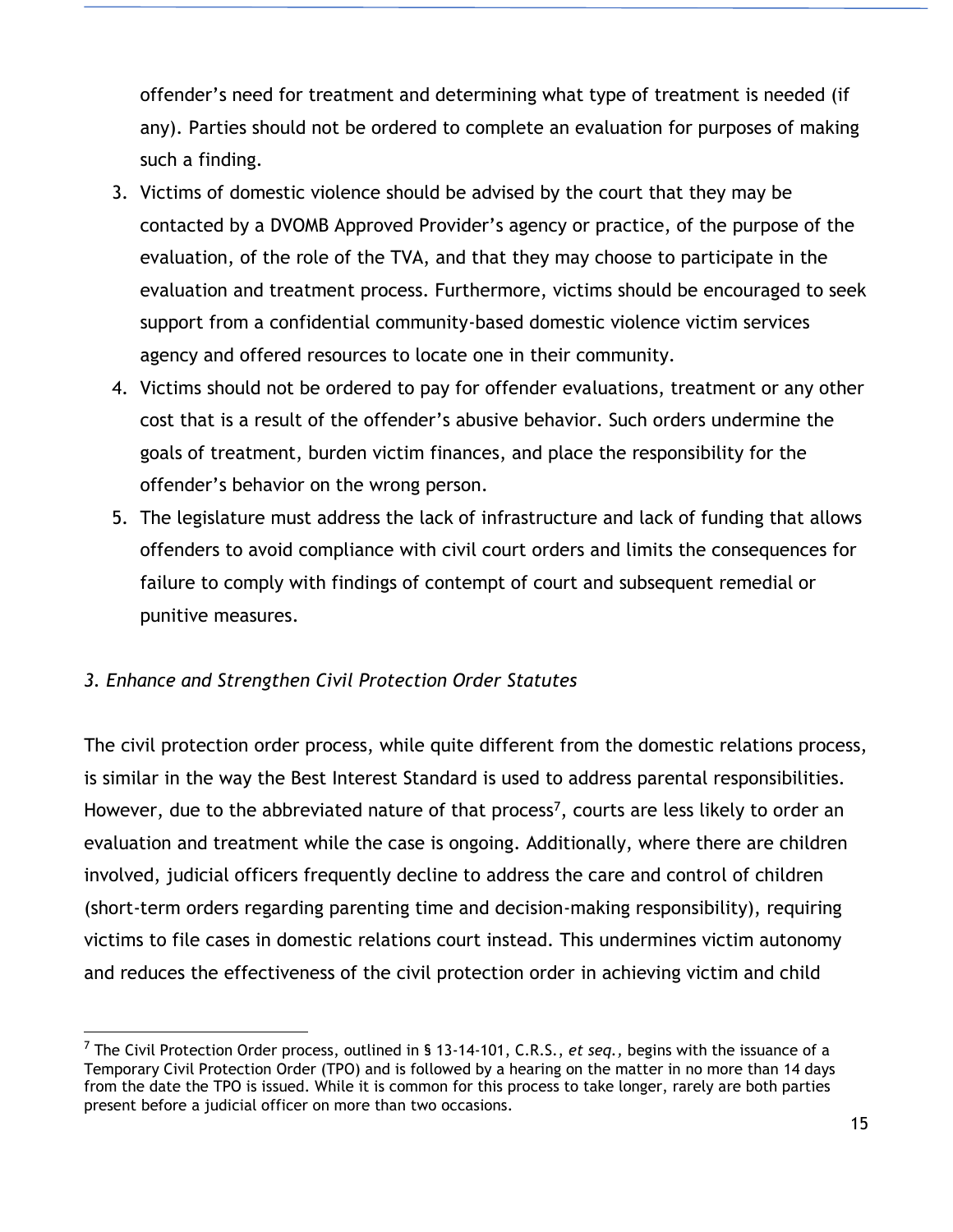safety. Because judicial officers assume that a victim seeking a civil protection order will not have further contact with the offender, they are most likely to order offender evaluation and treatment in cases where the parties share children. These concerns present additional challenges for updating the statute. Changes to the protection order statute that may assist in this are:

- 1. Provide the court with continuing jurisdiction to address compliance both during the pendency of a temporary protection order, which may be issued for up to one year, and throughout the existence of a permanent protection order, which is no less than two years and can remain in place indefinitely.
- 2. Require courts to issue care and control orders when requested by either party, and specify that the reference to §13-14-105(e)(IV), C.R.S. includes all possible remedies outlined in §124-10-124(4), C.R.S.
- 3. Address the same concerns outlined in subparagraph 2 above.

## *4. Direct the Colorado Department of Human Services to promulgate policy and procedural changes needed sustain ongoing case coordination with treatment*

The Colorado Department of Human Services' Child Welfare Sub-Policy Advisory Committee should ensure that any orders for domestic violence offender evaluation and treatment comply with § 16-11-104(1) that mandates the department of human services to refer to only DVOMB Approved Providers. It may be beneficial for there to be similar language in Title 19 that reflects this requirement for the Colorado Department of Human Services. Expanding the purview of the DVOMB and its mandates to civil cases would likely also reconcile the issues with using Treatment Victim Advocates in non-criminal cases. This group should also address the ability of county departments of human services to use CORE dollars or other funding streams to fund Provider services.

Caseworker Involvement in Promoting Accountability and Engagement in Treatment Within Child Protection

The primary tool to orient caseworkers on addressing domestic violence is the Domestic Violence Practice Guide for Child Protective Services (Practice Guide). This tool, created by